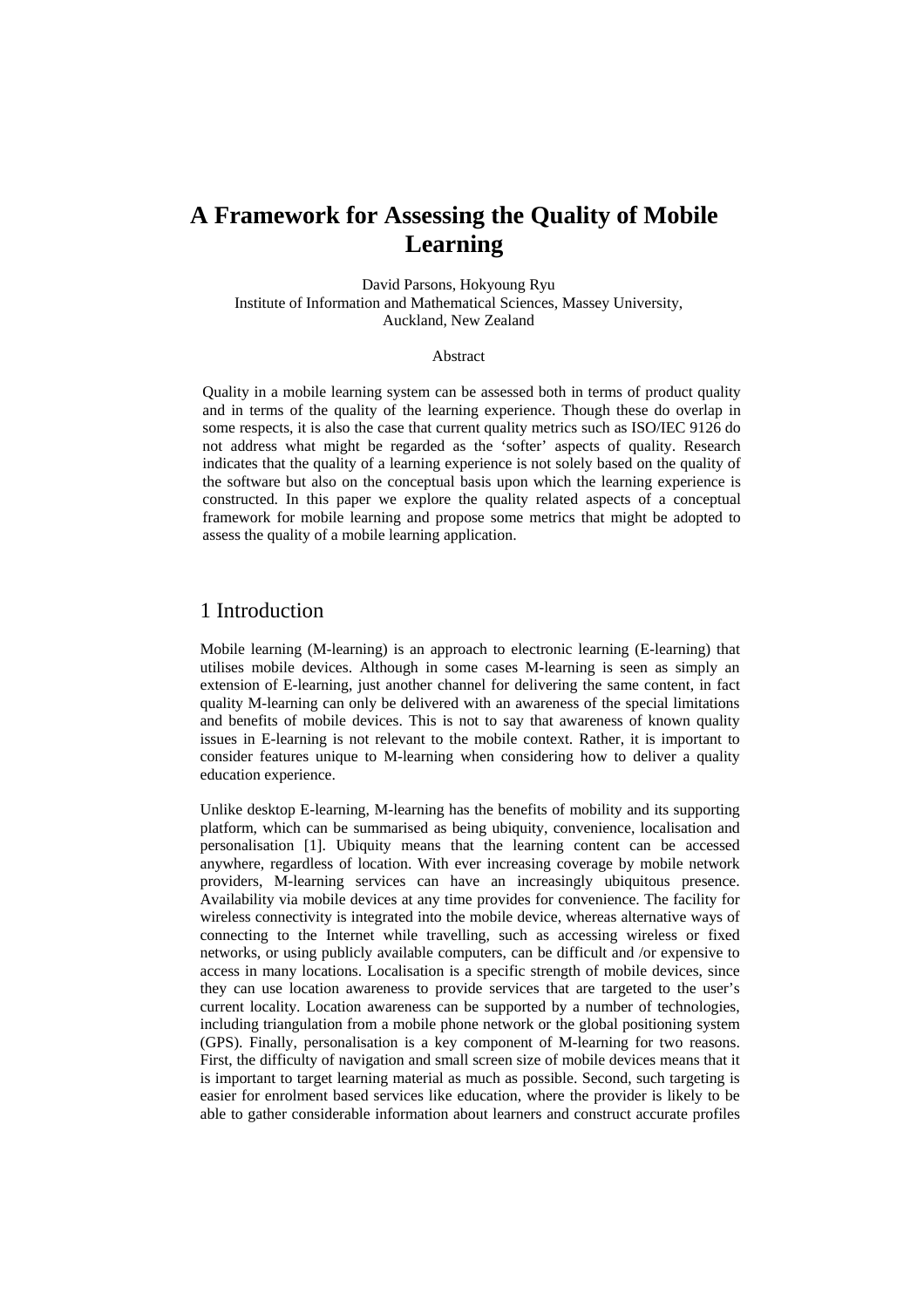of their activities and requirements.

Most of the above-stated benefits of mobility can be regarded as being based on technical quality, either of hardware, software or the carrier network. However, perceptions of quality go beyond the merely technical to encompass the learner's own interactions with an M-learning system. These perceptions will of course vary between different types of user, but there are certain emerging patterns and requirements that can be applied as generic best practice. Traditional assumptions about learning quality being determined by the reputation of the provider institution and the status of the qualification are being replaced by demands for relevance, flexibility and richness of experience, and learners will only embrace M-Learning if it meets their requirements. Wilson et al, building on the work of Rogers, list seven features of technology that help determine its acceptance, which can usefully be interpreted as quality measures. [2]. These features are; simplicity, trialability, observability, relative advantage, compatibility and support. In contrast, Latham (1988) lists a number of features common to failed innovation, which we might regard as indicators of poor quality. These features are; disenchantment of practitioners due to unforeseen difficulties, loss of supporters, lack of training or funding, lack of management support, lack of accountability and a "take-it-or-leave-it" attitude on behalf of program promoters. Few of these factors, either positive or negative, can be addressed by purely technical or product quality measures. For example, the ISO/IEC 9126 Technical Reports [3] provide sets of metrics for measuring software product quality but these are primarily technical. Although there is some coverage of usability metrics, related to understandability, learnability, operability, attractiveness and usability compliance, but these do not extend to cover the 'softer' aspects of user experience in a mobile learning context.

In this paper we begin by acknowledging the importance of technical quality issues by detailing some of their key features. We then move on to consider research that indicates the importance of quality factors that go beyond the technical to evaluate the learner's experience. With these 'softer' quality issues in mind, we explore a conceptual framework for M-learning design that bridges the boundary between product quality metrics and softer quality issues. With the framework as a guide we propose three quality metrics that might be considered as important additions to a quality assessment based on the ISO/IEC 9162 metrics. We conclude with some discussion on further work required to validate these metrics.

### 2 Technical Quality Aspects

There are a number of aspects of M-learning quality that can be assessed from a technical perspective. For example, a significant aspect of mobility is quality of service in terms of the reliability and speed of wireless connections. Although some learning content can be downloaded to a mobile device and used locally, the limitations on storage mean that network connectivity is an essential component of most mobile learning environments. The reliability and speed of such connections can influence which media types can be used in an M-learning system, for example video streaming is only feasible over a high speed connection. Another technical aspect of M-learning quality is the limitation of screen size and resolution on many mobile devices, with certain mobile device operating systems and software platforms supporting different types of display. The system software also dictates what media types can be managed, for example not all devices are able to download mobile Java applications (MIDlets) and even those that can will vary in their capabilities in terms of which version of the Java 2 Micro Edition (J2ME) platform they will support. Similarly Microsoft Windows based devices have access to services that are not available on other operating systems.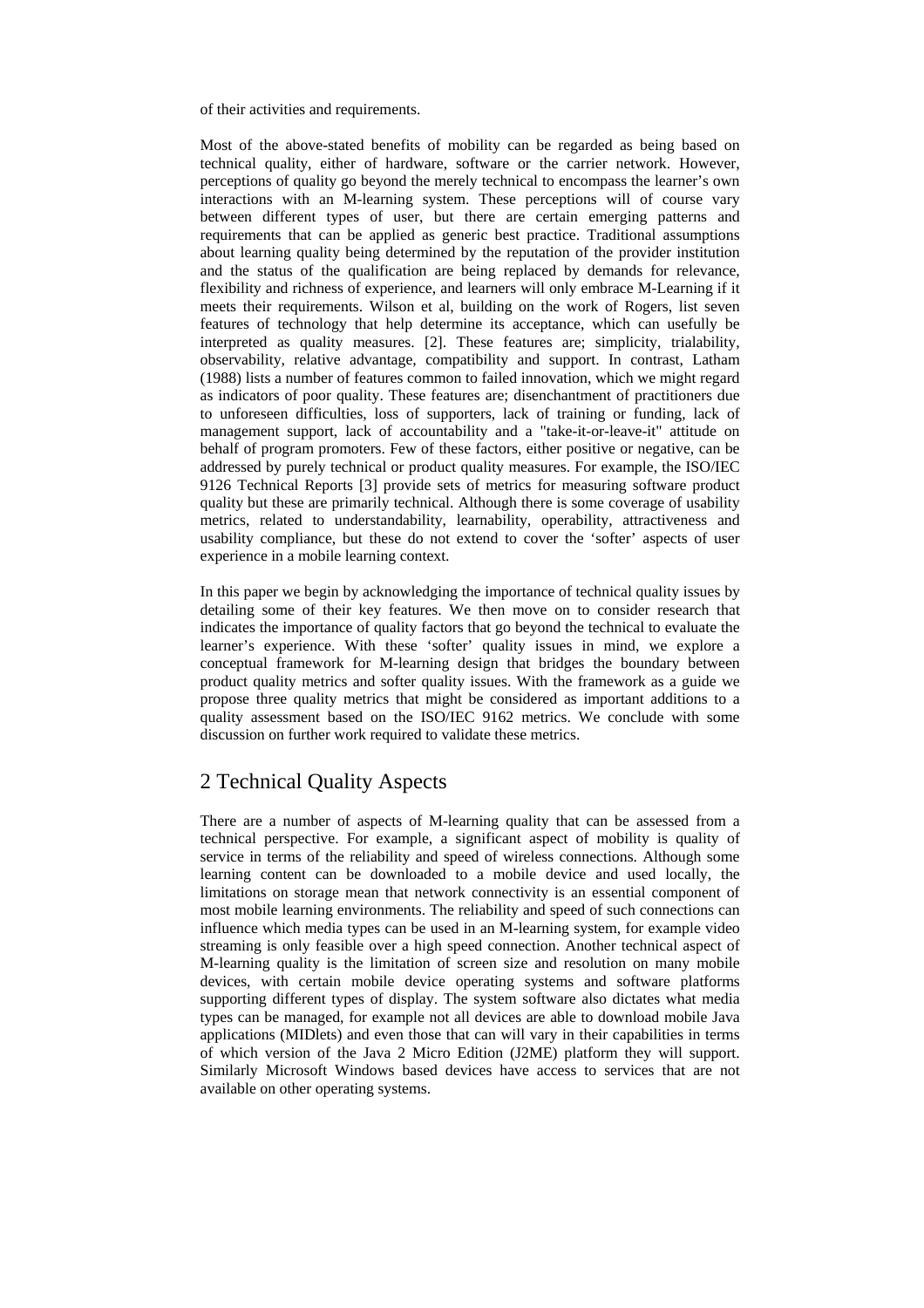Despite the difficulties of providing software that will work across a range of mobile platforms, this capability is an essential component of a successful M-learning system. A 2002 survey found that the most important aspect of quality in E-learning was that it should be free of technical problems across all users [4]. This is even more of an issue in M-learning because mobile devices are more varied in performance and capability than machines on the desktop. The Extensible Markup Language (XML) can assist in providing the same content across different platforms by encapsulating generic content that can be dynamically transformed for different client devices [5]. A further role of XML is to support the development of standard tools and metadata, to manage and describe content. This encourages reusability and integration of learning content from multiple sources. There are a number of approaches to quality through standardisation, one of the most ambitious being the Quality Initiative E-Learning in Germany (Q.E.D.) [6] The goal of this organisation is the promotion of internationally recognised, open quality standards for E-learning aided further education, aiming to provide a harmonised quality model and tools for practical deployment. Other efforts toward standardisation include the Shareable Content Object Reference Model (SCORM) [7] and the IEEE Learning Object Metadata (LOM) [8], which underlies much of SCORM. These standards are based on the use of XML as an interoperability format.

## 3 Beyond Technical Quality

The purely technical aspects of quality in M-learning are important, but are coupled with equally important aspects of quality that are content related. M-learning technologies that are easily customisable, technically flexible and contain relevant content are those that are most likely to be successful . Thus we see that a quality assessment for M-learning must encompass both technical and non technical aspects.

There are some positive indications that M-learning is able to deliver quality even in limited technical environments. A study by Ericsson in 2002 showed that even with a simple Wireless Access Protocol (WAP) browser interface, users felt that M-learning could be a quality experience [9]. In the study, 77% of participants felt that Mlearning actually increased the quality of E-learning, and all felt that one of its key qualities was its ability to increase access to education and training. Although a majority felt that the learning experience would be improved by the use of graphics and illustrations, 33% of participants did not feel that this was of paramount importance. Another study using SMS as an interactivity mechanism also suggested that the lack of sophistication of the platform need not be a major stumbling block to the quality of the learning experience. This study indicated that M-learning applications can have depth and complexity, and encourage wider scale participation, even where it might be expected that technical limitations would discourage the learner [10]. It seems therefore that technological sophistication is not necessarily a measure of usefulness, since even simple technologies like classroom response systems have proved effective, engendering rich social practice around basic systems [11].

### 4 The Mobile Learning Context

The mobile learning context is not the same as that of more traditional E-learning. Mlearning is often highly dynamic, targeted to the user's current context and learning needs. The terms *just in time learning* or *fast learning* have been used to refer to content provided for the user's current context [12], [13]. Alternatively, M-learning can be regarded as a 'down time' activity. In either case one of the commonly stated characteristics of M-learning content is that it should be delivered in short 'nuggets' rather than large units of information. Successful mobile applications are goal directed, and are not effective if they expect too much reading from a small screen or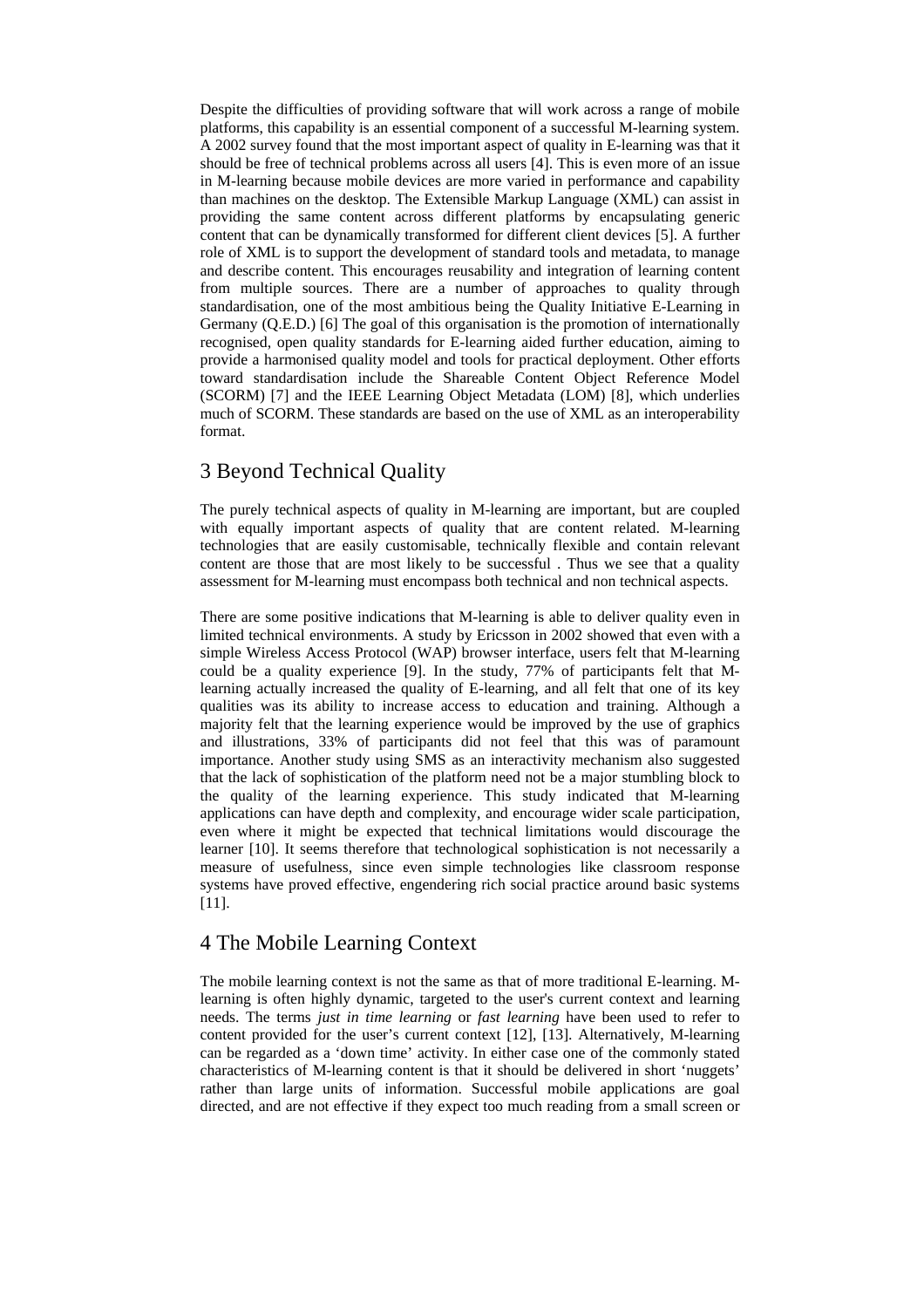distract with unnecessarily rich media objects [14]. Therefore content format has to be chosen with care, from options including audio transmission [15], freestyle drawing tools [16], video streaming, simulation tools [17] and interactive scenarios [18], [19], among others,

A number of studies have identified requirements for quality M-learning. It should have clearly explicit pedagogical design principles appropriate to learner type, needs and context, to be up to date in terms of content and be highly interactive, enabling mutual feedback between education providers and learners and assisting in the identification of knowledge gaps [4], [20]. It should also enable the learner to construct and explore knowledge, converse and collaborate with peers, and control their own learning [21]. Collaboration and interaction can take many forms. It may in fact take place in a classroom, with the mobile device used as a classroom tool [11] or be a remote connection to 'live' tutor [16]. Participatory simulations can assist the understanding of emergent behaviour, and collaborative data gathering with mobile devices can encourage more cooperative work. Both of these are highly social activities. Interaction can be instigated by the M-learning system itself [12] or by learning peers or a facilitator [22]. Central repositories of shared content are also an important collaboration mechanism [23], [24], while the ability to share problems enables learners to compare their solutions with others [25].

### 5 Quality in a Conceptual M-learning Design Framework

Based on the quality themes of M-learning research outlined in the previous section, we have developed a conceptual design framework for M-learning based on a combination of design issues, dimensions of learning context, structural factors and their instantiation, and objectives (Figure 1). This framework has been described elsewhere [26] but in this context it is used to analyse quality aspects that go beyond the technical. A key aspect of the framework is the game metaphor, and this is based on previous work by Schwabe and Göth [27], using Prensky's [28] six structural elements of games, which we might briefly summarise as; rules, goals, outcome, competition, interaction and representation. Our framework also integrates Wang's [29] six dimensions of learning context: identity, spatio-temporal, facility (device, including adaptivity), activity, learner and community. We identify five design issues that are critical in M-learning; user roles and profiles, learning on the move, different media types, interface design and collaboration support. We map these to Wang's six contexts and then to Prensky's structural elements. From these we address the learning objectives of the system: improved skills, new knowledge, social skills and team building. The framework is shown in Figure 1. The links that are identified are those that we see as most important, though most of the components will relate in some way or other. Key features of the framework are that it identifies the importance of the user's roles and the learning community in meeting learning objectives. We also identify those issues, dimensions and factors that have a user focus, contrasted with those that have a platform focus.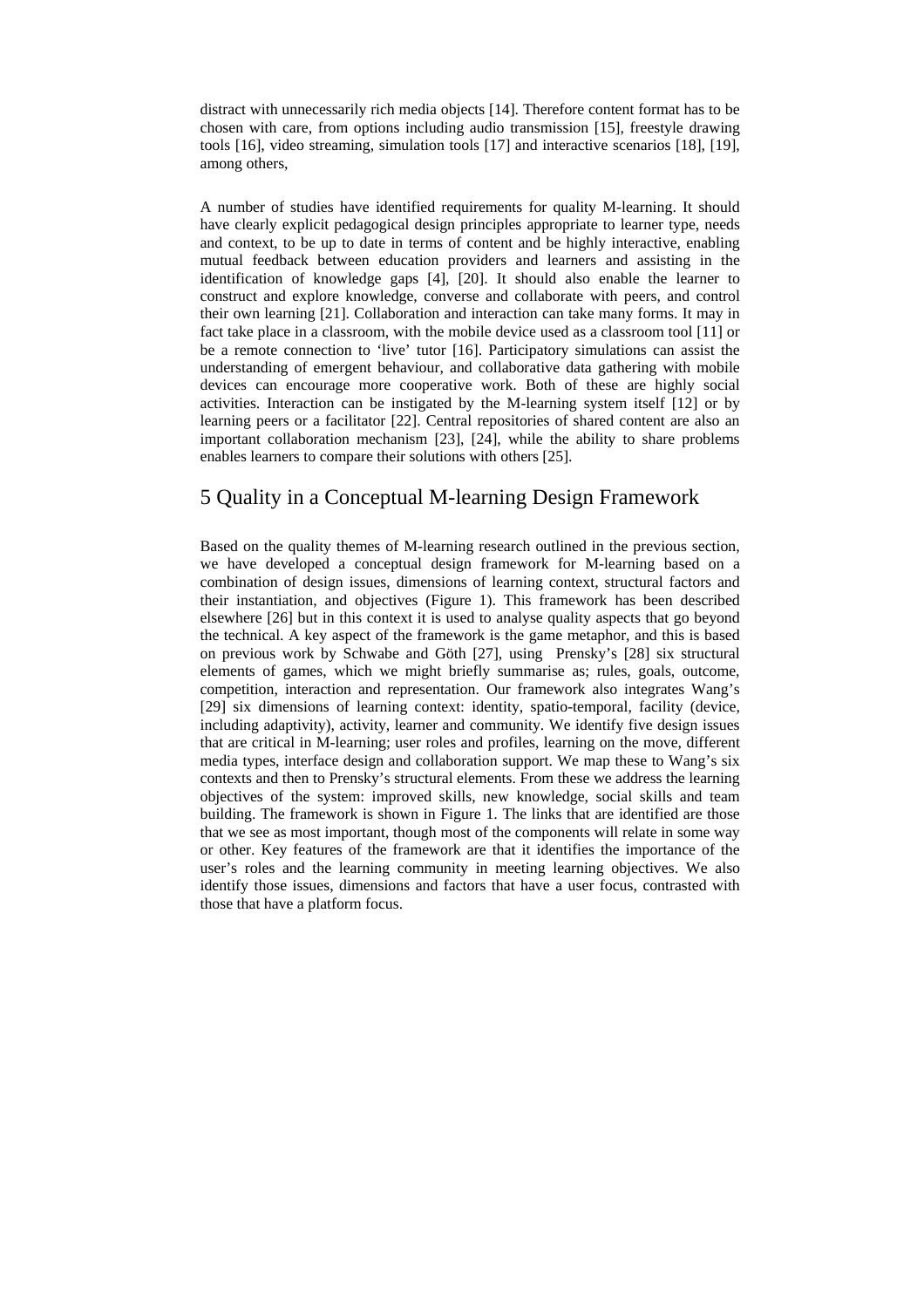

Figure 1: A conceptual design framework for M-learning

## 6 Current Work: Extending ISO/IEC 9162

The International Standards Organisation/International Electrotechnical Commission (ISO/IEC) Technical Report 9162 [3] provides a set of metrics for measuring software quality in process, product and use. Analysis of our framework from a quality perspective led us to consider the boundary between quality metrics that are product related, from the ISO/IEC 9162, and those that are quality in use focused. Figure 2 shows the relationships between internal quality, external quality and quality in use metrics as defined by the ISO/IEC. Our analysis suggested that it would be helpful to provide some extensions to ISO/IEC 9162 that would complement the 'contexts of use' dimensions of the 'quality in use' metrics, effectively extending the reach of these metrics. We have mapped these metrics onto our framework (as indicated by the dotted line in figure 1) and suggest that the design issues of *learn on the move*, *interface design* and *media types* can be assessed using existing metrics. However we also suggest that further metrics are required in order to assess all the areas of the framework. In this section, we use some case study data to illustrate this analysis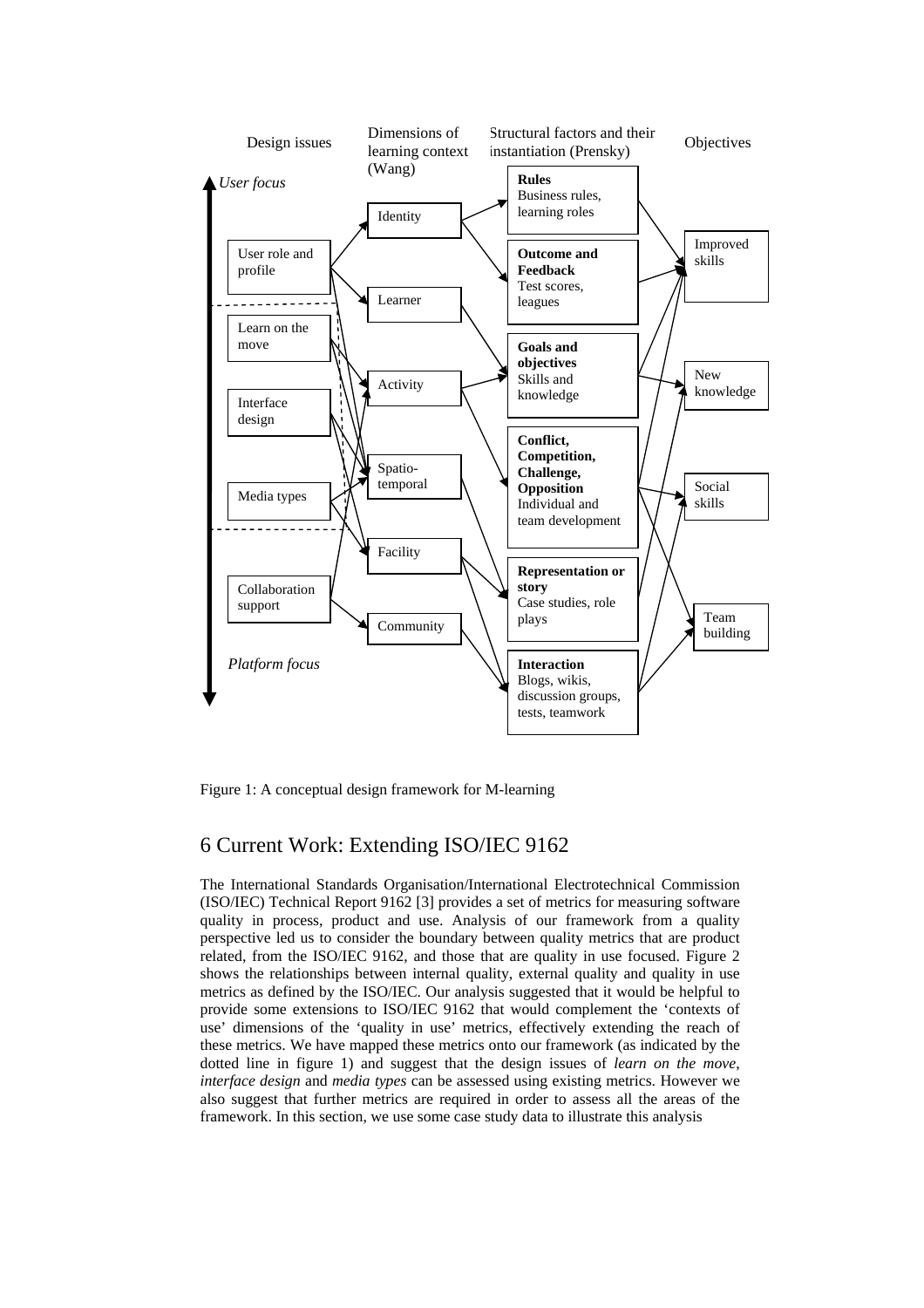

Figure 2: The relationship between types of metrics (from ISO 9162-2)

Extending the current metrics beyond the existing quality is use metrics is important because mobile learning contexts are normally grounded in learning experiences taking place in the contexts of use [30], [31]. By considering a case study we can identify both where current metrics can be applied and where additional metrics can be of benefit. A suitable example for this analysis is the Ambient Wood Project [32], [31]. This was designed to enable mobile learners to link their learning experiences on a field trip with the classroom context, with the support of mobile devices and visualisation tools. In this project, information from the field trip could be displayed on learners' PDAs or presented via loudspeakers in a field (re. the existing quality metrics of *media types*). Information could also be requested or obtained when a mobile learner was detected in a particular vicinity (re. the quality metrics of *learn on the move*). This project was also careful to avoid overloading the participants with digital information that might distract from their interactions and explorations of the physical world (re. the quality metrics of *interface design*). Using these examples, we can therefore directly employ some relevant ISO/IEC metrics (e.g., quality of reception, integration of input/output devices, functionality, service quality, reliability, scalability and so on) for measuring the quality of the mobile learning system. However, the Ambient Wood project also showed that mobile learning enabled novel forms of collaborative problem solving to occur in real time over distance, passing relevant information between the students in terms of their role in the group activity [31]. This means that two additional design issues, i.e., *user role* and *collaboration support*, are also central to the quality of the mobile learning environment, issues that have little or no coverage in the standard metrics. Of course, these additional two concerns have effects on the subsequent learning context and learning objectives in our framework, through the dependencies indicated by the arrows in Figure 1. We propose to adopt these five design issues, alongside the current standard metrics of software quality, in order to reappraise each of them for the mobile learning environment.

#### 6.1 Three Additional Metrics

Given that current metrics do not cover all five of our design issues for mobile learning, we propose some additional metrics to those described in ISO/IEC 9162 that acknowledge further quality aspects of the learning experience, based on our framework. The three additional metrics are *metaphor*, *interactivity* and *learning content*. While these metrics are partially included in ISO/IEC 9162, it is worthwhile to re-emphasise them for the M-learning environment. The concept of metaphor is probably the most important part of the design process in the specification of Mlearning systems. It has the function of bridging from an abstract and elusive vision to a concrete and complex situation. A defining quality of the metaphor is that it is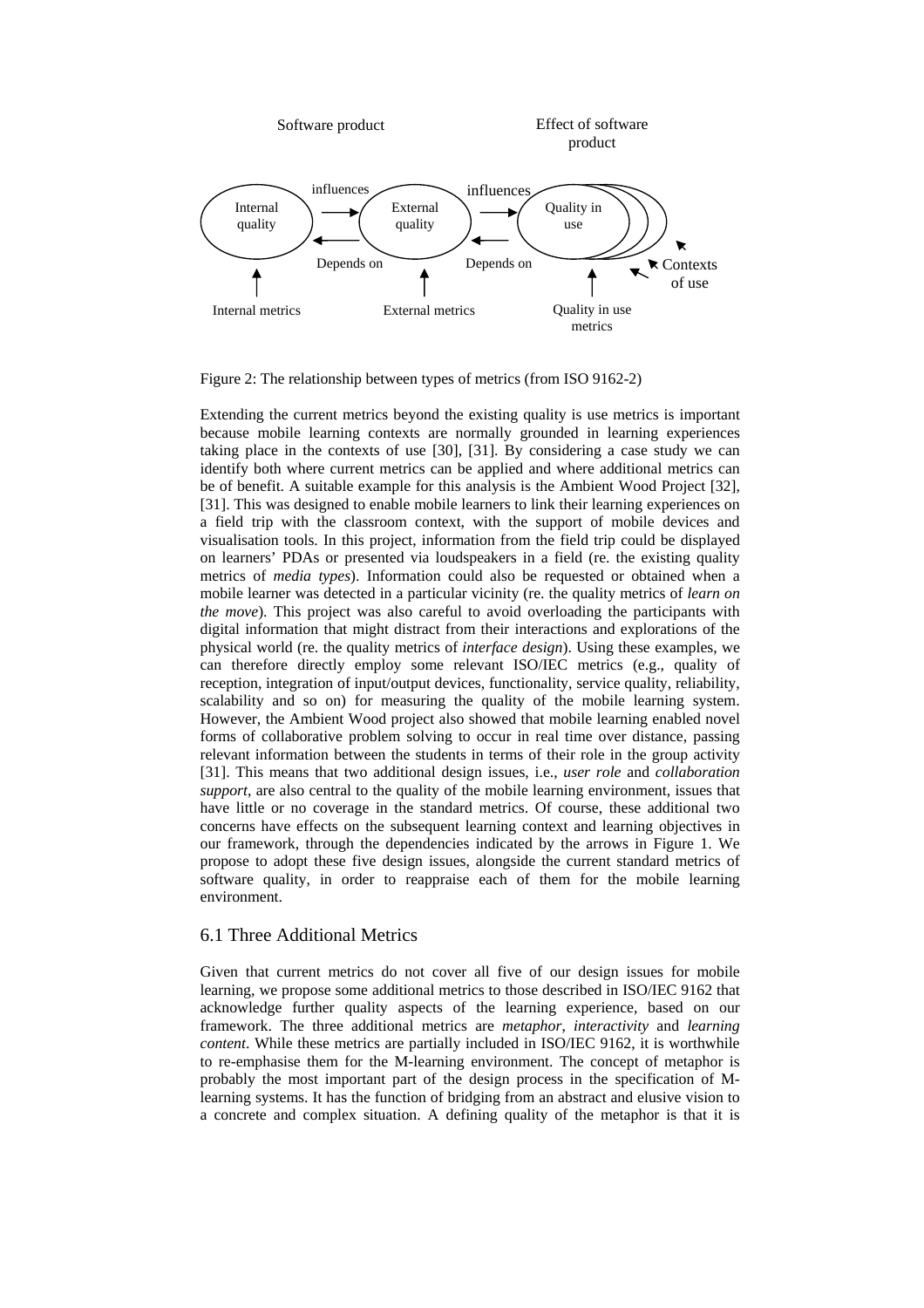operational. This means it will have an explicit form that enables manipulation, simulation, and visualisation. Further, most importantly, a metaphor enables communication, so it may be measured. Table  $1$  (in the Appendix) suggests an approach to the measurement of metaphor, along with the other two metrics described in this section. We adopt a similar format for presenting these metrics to the ISO/IEC 9126 technical report. The metaphor metric highlights whether an M-learning system can provide an overall vision of the proposed learning processes.

Once an adequate metaphor has been established, a further quality metric relates to functions that support interactivity. One of the important features of mobile learning is its novel interactivity, that learners are able to interact with other learners and tutors across physical distance, regardless of location, making a collaborative learning experience. As demonstrated by the Ambient Wood Project, a mobile learner was able to integrate information obtained from the mobile device with their own observations of the physical environment and communicate with other mobile learners. It illustrated how mobile learners could use different devices and new types of interactive mechanism to further their exploration of the course objectives, which are the ultimate goals of an M-learning environment. The interactivity metric highlights whether an M-learning system can provide an adequate level of interactivity between the learner and the M-learning system.

Finally, we suggest that learning content, which has not been considered by traditional software quality measures, should be assessed from a quality perspective. This metric assesses what content could be effectively delivered by M-learning environments, and why it should be delivered in this context. For instance, participatory simulations e.g. [33], which encourage learner engagement in a playful social space, use a mobile device for each student to support simple data exchanges. These combinations of mobile and classroom learning enable students to act as agents in simulations. This can help them learn, for example, about scientific phenomena relevant to the learning context, and build up collaborative understanding of subjects such as the way that diseases spread. The appropriateness of the learning content for M-Learning should be rigorously analysed to ensure the learners feel that the learning components are of high quality within the M-learning context. The learning content metric highlights whether an M-learning system can provide content that is both optimised for mobile delivery and justifies delivery through the mobile channel.

### 7 Conclusions and Further Work

This paper aimed to consider how quality could be assessed in the context of a conceptual framework for mobile learning design. We considered which areas of our framework could be assessed using established quality metrics. Subsequently, we discussed what additional design issues should be considered in the M-learning system development process, i.e., user role and collaborative support, which have previously been less extensively covered than the technological aspects of the M-learning context. In addition, we proposed three metrics for assessing M-learning environments that could supplement the current ISO/IEC 9162 metrics, namely metaphor, interactivity, and learning content. Although this is not the final result of our research, our aim here is to foster further discussions about quality assessment for M-learning. Currently, we are investigating this approach to the evaluation of M-learning systems as part of the development of a prototype M-learning system.

#### **References**

[1] Clarke, I., T. Flaherty, and J. Madison, *Mobile Portals: The Development of M-Commerce*, in *Mobile Commerce: Technology, Theory and Applications*, B. Mennecke and T. Strader, Editors. 2003, IRM Press: Hershey, PA. p. 185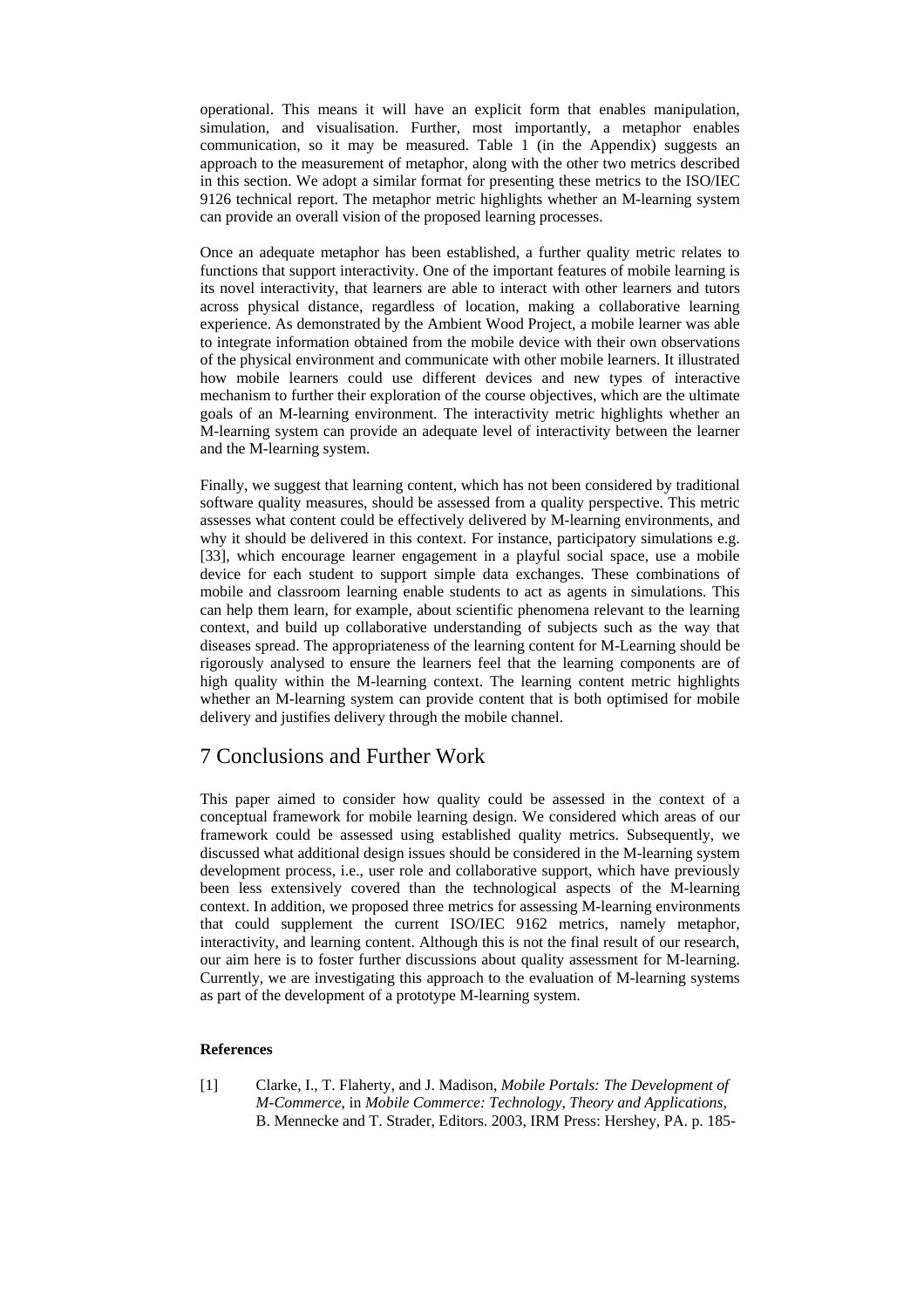201.

- [2] Wilson, B., L. Sherry, J. Dobrovolny, M. Batty, and M. Ryder, *Adoption of Learning Technologies in Schools and Universities*, in *Handbook on Information Technologies for Education and Training*, H. Adelsberger, B. Collis, and J. Pawlowski, Editors. 2001, Springer-Verlag: New York.
- [3] ISO/IEC, *Software Engineering Product Quality*. 2003, ISO/IEC: Switzerland.
- [4] Massy, J., *Quality of eLearning Must Improve*, BizMedia Ltd, 2002, http://www.learningcitizen.net/articles/QualityofeLearningmu.shtml, last accessed January 24th, 2006
- [5] Quinn, C., *mLearning: Mobile Wireless, In-Your-Pocket Learning*, LiNE ZINE, 2000, http://www.linezine.com/2.1/features/cqmmwiyp.htm, last accessed January 24th, 2006
- [6] QED, *Quality Initiative E-Learning in Germany (Q.E.D.)*, Universität Duisburg-Essen, 2004, http://www.qed-info.de/index\_en.php, last accessed January 24th, 2006
- [7] ADL, *SCORM*, Advanced Distributed Learning, 2004, http://www.adlnet.org/scorm/index.cfm, last accessed January 26th, 2006
- [8] Learning Technology Standards Committee, *Learning Object Metadata*, IEEE, 2002, http://ltsc.ieee.org/wg12/, last accessed January 26th, 2006
- [9] Ericsson, *Mobile learning in action: Report on the use of mobile telephones for training*, 2002, http://learning.ericsson.net/mlearning2/project\_one/mobile\_learning.html, last accessed January 24th, 2006
- [10] Stone, A., J. Briggs, and C. Smith. "SMS and Interactivity Some Results from the Field, and its Implications on Effective Uses of Mobile Technologies in Education". in *IEEE International Workshop on Wireless and Mobile Technologies in Education (WMTE'02)*. 2002. Växjö, Sweden: IEEE. p.147
- [11] Roschelle, J., "Unlocking the learning value of wireless mobile devices"*, Journal of Computer Assisted Learning*, 2003(19): p.260-272.
- [12] Koschembahr, C., *Optimizing Your Sales Workforce through Mobile Learning*, American Society for Training and Development, 2005, http://www.learningcircuits.org/2005/apr2005/vonKoschembahr.htm, last accessed Sept 14, 2005
- [13] McGee, M.K., *E-Learning On The Fly*, TechWeb, 2003, http://www.informationweek.com/story/showArticle.jhtml?articleID=158005 05, last accessed Sept 14, 2005
- [14] Uther, M. "Mobile Internet Usability: What Can 'Mobile Learning' Learn From the Past?" in *IEEE International Workshop on Wireless and Mobile Technologies in Education*. 2002. Växjö, Sweden: IEEE.
- [15] Kurbel, K. and J. Hilker. "Requirements for a Mobile E-learning Platform". in *IASTED International Conference on Communications, Internet, and Information Technology*. 2002. St. Thomas, US Virgin Islands. p.467-471
- [16] Liu, T., H. Wang, J. Liang, T. Chan, H. Ko, and J. Yang, "Wireless and mobile technologies to enhance teaching and learning"*, Journal of Computer Assisted Learning*, 2003(19): p.371-382.
- [17] Luchini, K., C. Quintana, and E. Soloway. "Design Guidelines for Learner-Centered Handheld Tools". in *Human Factors in Computing Systems*. 2004. Vienna, Austria: ACM. p.135-142
- [18] Setaro, J.L., *If You Build It, Will They Come? Distance-Learning Through Wireless Devices*, Unisys, 2001, http://www.unisysworld.com/monthly/2001/07/wireless.shtml, last accessed Sept. 16, 2005
- [19] Lundin, J. and U. Nulden, *Mobile Scenarios: Supporting Collaborative Learning Among Mobile Workers*, in *Educating Managers with Tomorrow's Technologies.* 2003, Information Age Press: Greenwich, CT, USA. p. 173-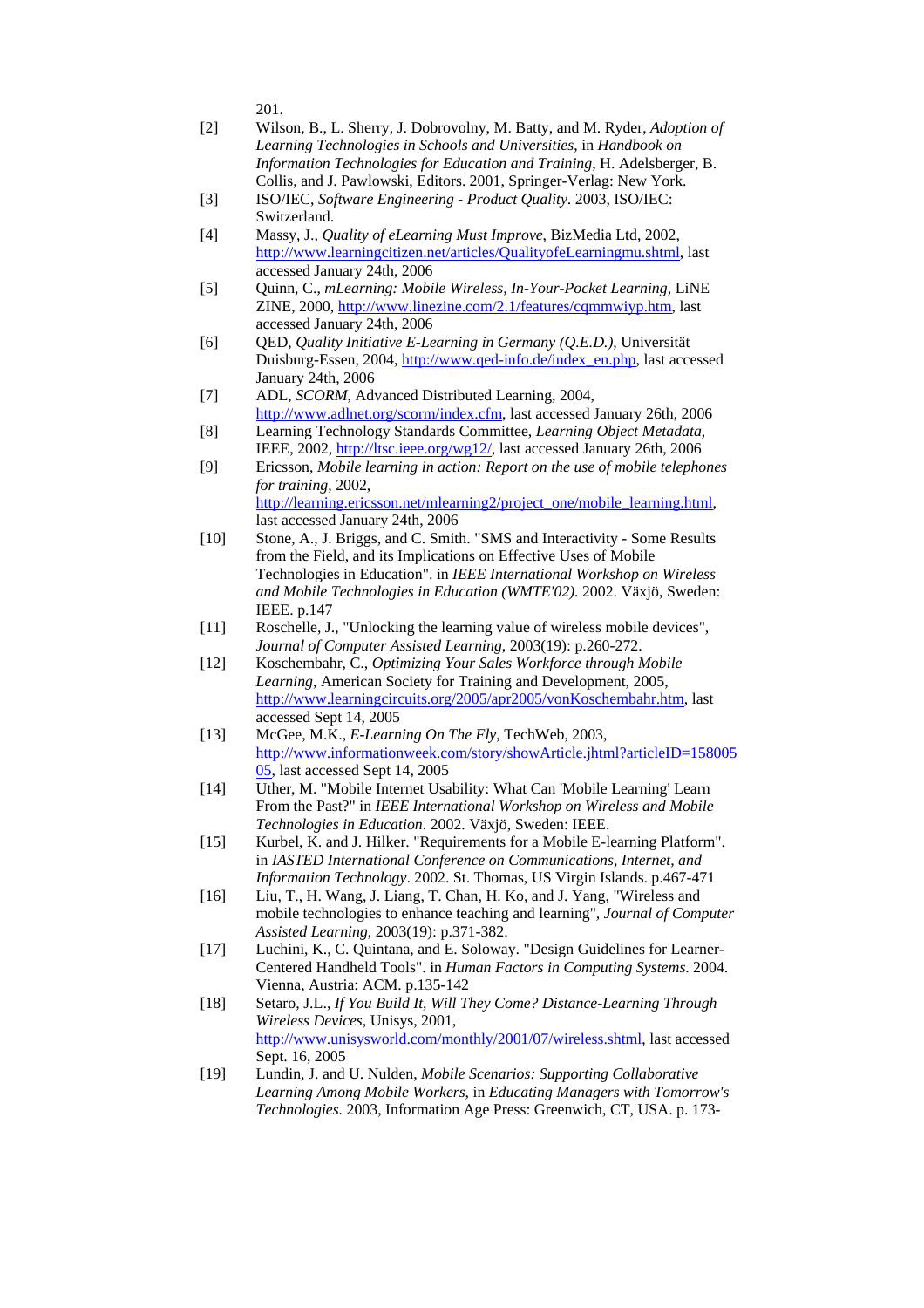190.

- [20] Lehner, F. and H. Nösekabel. "The Role Of Mobile Devices In E-Learning -First Experiences With A Wireless E-Learning Environment". in *IEEE International Workshop on Wireless and Mobile Technologies in Education (WMTE'02)*. 2002. Växjö, Sweden: IEEE.
- [21] Sharples, M., D. Corlett, and O. Westmancott. "The Design and Implementation of a Mobile Learning Resource". in *Personal and Ubiquitous Computing (2002)*. 2002: Springer-Verlag London Ltd. p.220-234
- [22] Rogers, Y., et al. "Ambient Wood: Designing New Forms of Digital Augmentation for Learning Outdoors". in *Third International Conference for Interaction Design and Children (IDC 2004)*. 2004. College Park, Maryland, USA: ACM.
- [23] Deviney, N. and C.V. Koschembahr, *Learning Goes Mobile*, 2004, http://www.workindex.com/editorial/train/trn0402-02.asp, last accessed Sept. 16, 2005
- [24] Trifonova, A., J. Knapp, M. Ronchetti, and J. Gamper. "Mobile ELDIT: Transition from an e-Learning to an m-Learning System". in *World Conference on Educational Multimedia, Hypermedia and Telecommunications*. 2004: AACE.
- [25] Sharples, M., "Disruptive Devices: Mobile Technology for Conversational Learning"*, International Journal of Continuing Engineering Education and Lifelong Learning*, 2002. **12**(5/6): p.504-520.
- [26] Parsons, D., H. Ryu, R. Lal, and S. Ford. "Paper Prototyping in a Design Framework for Professional Mobile Learning". in *6th International Working for E-Business Conference*. 2005. Melbourne, Australia: Victoria University of Technology.
- [27] Schwabe, G. and C. Göth, "Mobile Learning with a Mobile Game: Design and Motivational Effects"*, Journal of Computer Assisted Learning*, 2005. **21**(3): p.204.
- [28] Prensky, M., *Digital Game-Based Learning*. 2001, New York: McGraw-Hill.
- [29] Wang, Y.-K. "Context Awareness and Adaptation in Mobile Learning". in *2nd IEEE International Workshop on Wireless and Mobile Technologies in Education (WMTE'04)*. 2004. Taoyuan, Taiwan: IEEE. p.154
- [30] Grant, W.C., "Wireless Coyote: A Computer-Supported Field Trip"*, Communications of the ACM*, 1993. **36**(5): p.57-59.
- [31] Rogers, Y., S. Price, D. Stanton Fraser, C. Randell, M. Weal, and G. Fitzpatrick, "Ubi-learning Integrates Indoor and Outdoor Experiences"*, Communications of the ACM*, 2005. **48**(1): p.55-59.
- [32] Price, S., Y. Rogers, D. Stanton, and H. Smith. "A New Conceptual Framework for CSCL: Supporting Diverse Forms of Reflection Through Multiple Interactions". in *International Conference on Computer Supported Collaborative Learning*. 2003. Bergen, Norway.
- [33] Colella, V., "Participatory Simulation: Building Collaborative Understanding Through Immersive Dynamic Modeling"*, Journal of the Learning Sciences*, 2000. **9**(4): p.471-500.